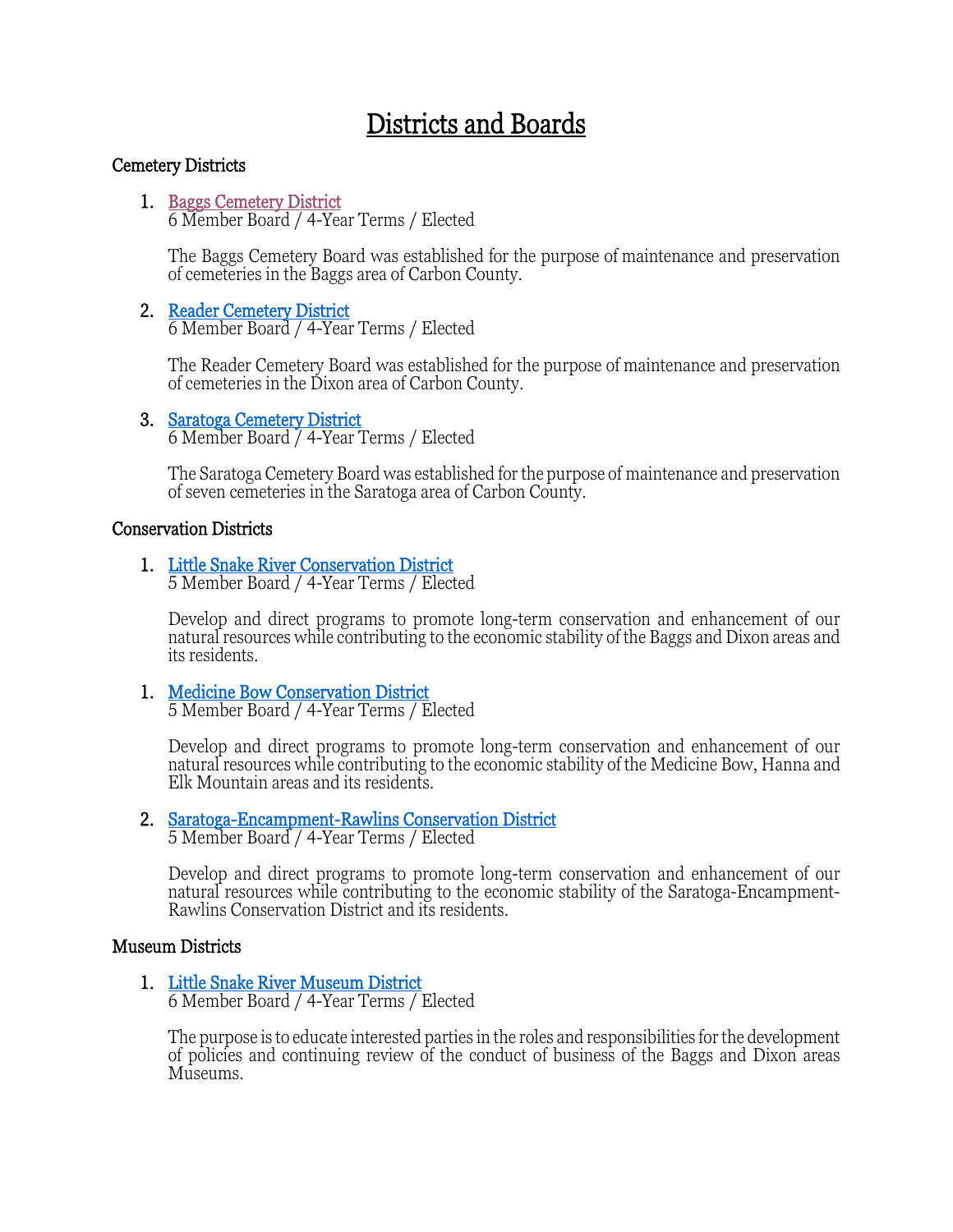### 2. [Saratoga- Ryan Park Museum District 6 Member Board / 4-Year Terms / Elec](https://www.carbonwy.com/1170/Saratoga-Ryan-Park-Museum-District)ted

The Board has the responsibility for the development of policies and continuing review of the conduct of business of the Saratoga and Ryan Park area museums.

### Rural Health Care Districts

1. [Little Snake River Rural Health District 5 Member Board / 4-Year Terms / Elect](https://www.carbonwy.com/902/Little-Snake-River-Rural-Health-District)ed

The purpose of the district is to, in general, encourage and supports the continued operations and improvement of health care, Medical Clinic Services and Emergency Medical Services within the physical boundaries of the district and to administer and disburse funds received for health care related services as may be deemed appropriate within the physical boundaries of the district. District will not direct operations, as per application process, of the entities that apply for funds other than requesting such entities comply with all applicable laws regarding such distributions and requiring a report on hose such distributions were used.

# 2. [Medicine Bow Rural Health Care District 5 Member Board / 4-Year Terms / Elected](https://www.carbonwy.com/904/Medicine-Bow-Rural-Health-Care-District)

The purpose of the district is to provide health care and emergency medical services with the district's boundaries.

Solid Waste Disposal Districts<br>1. Baggs Solid Waste Disposal District<br>6 Member Board / 3 Year Terms / Appointments made by the Board of Carbon County Commissioners

The Baggs Solid Waste Disposal District provides waste and recycling disposal to members within its District boundaries pursuant to Wyoming law and shall also be responsible for the day-to-day operations of the Baggs Solid Waste landfill.

2. [Upper Platte River Solid Waste Disposal District 5 Member Board / 3-Year Terms / Appointme](https://www.carbonwy.com/922/Upper-Platte-River-Solid-Waste-District)nts made by the Board of Carbon County Commissioners

The district is formed to provide effective and reliable solid waste landfill services to the Towns of Encampment, Riverside and Saratoga and the outlying areas. The Board has the authority and responsibility for the development of policies and continuing review of the conduct of the business of UPRSWDD.

### Water and Sewer and Water Improvement/Conservancy Districts

1. [East Riverside Water and Sewer District 5 Member Board / 4-Year Terms / Electe](https://www.carbonwy.com/893/East-Riverside-Water-Sewer-District)d

The Water and Sewer District is formed to provide a reliable and effective water supply, transmission and distribution system for the East Riverside Wyoming area in Carbon County.

2. [Highline Watershed Improvement District 5 Member Board / 4-Year Terms / Elected](https://www.carbonwy.com/897/Highline-Watershed-Improvement-District)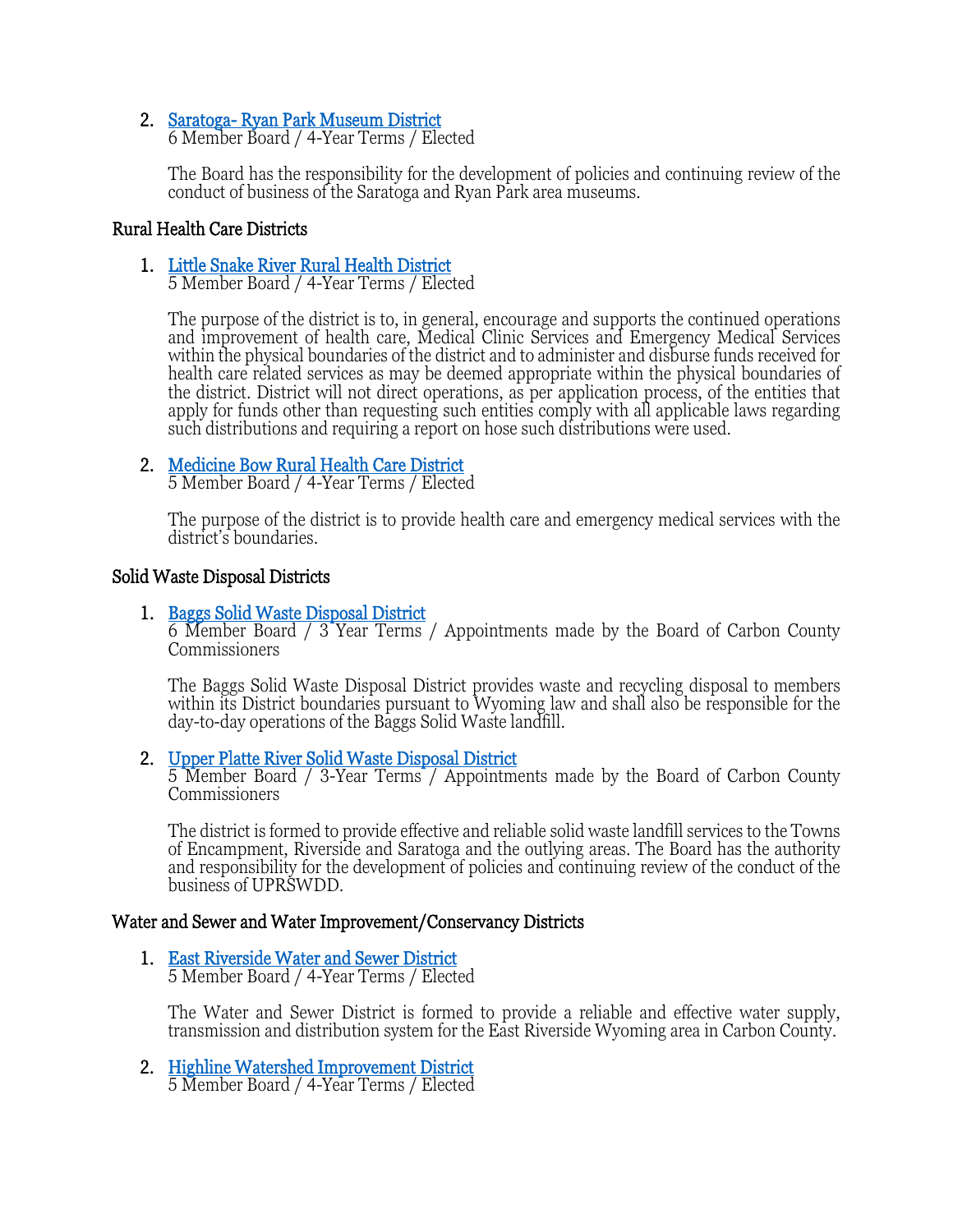This District narrowly focuses on getting loans for irrigation improvements.

### 3. [Northwest Ryan Park Water and Sewer District 5 Member Board / 6 Year Terms / Elected](https://www.carbonwy.com/907/Northwest-Ryan-Park-Water-Sewer-District)

The Water and Sewer District is formed to provide a reliable and effective water supply, transmission and distribution system for the Northwest Ryan Park, Wyoming area in Carbon County.

# 4. [Savery-Little Snake River Water Conservancy 9 Member Board / 5-Year Terms / Elected](https://www.carbonwy.com/919/Savery---Little-Snake-River-Water-Conser)

Develop and direct programs to promote long-term conservation and enhancement of our natural resources while contributing to the economic stability of the Baggs and Dixon areas and its residents.

Joint Powers Board<br>1. High Country Joint Powers Board<br>6 Member Board / 3-Year Terms /Appointments made by Hanna, Elk Mountain, and Medicine Bow Town Councils

This Board represents the Hanna Landfill that is in the process of dissolving due to closing of the landfill and reclamation efforts.

2. Old Penitentiary Joint Powers Board<br>7 Member Board / 3-Year Terms / Appointments made by the Board of Carbon County<br>Commissioners or Rawlins City Council, one appointment alternates between the County and **City** 

The board has the authority and responsibility for the development of policies and continuing review of the conduct of business of the Wyoming Frontier Prison. To raise funds in support of the organization's purpose to preserve and operate the Wyoming Frontier Prison Historic Site.

3. Platte Valley Community Center Joint Powers Board<br>7 Member Board / 3-Year Terms / Appointments made by joint consent of the Saratoga Town<br>Council and the Board of Carbon County Commissioners

Established for the purpose of financing, building, and operating a community center in the Town of Saratoga and of Carbon County, providing for the organization. Support the work of governance. While day-to-day operations are led by PVCC Executive Director, the Board and Executive Director relationship is a partnership, and the appropriate involvement of the Board is both critical and expected.

4. Rawlins-Carbon County Airport Board<br>5 Member Board / 5-Year Terms /Appointments made by Rawlins City Council in even years and by the Board of Carbon County Commissioners in odd years.

The Rawlins Carbon County Airport Board is established for the purpose of providing control, supervision, maintenance, operation and expansion of a joint city-county airport in order to furnish airport service to both the city and county.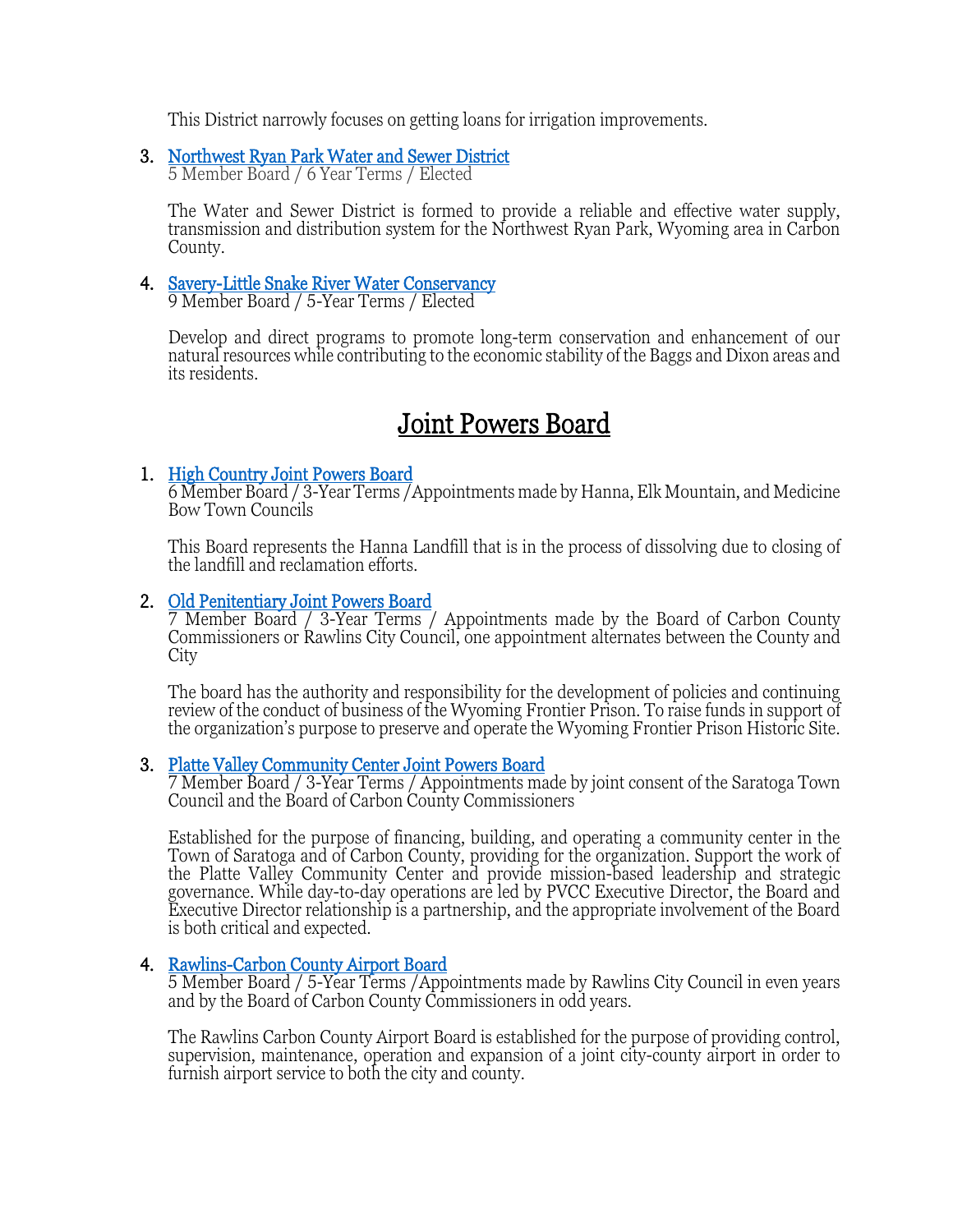5. [Saratoga – Carbon County Impact Joint Powers Board 7 Member Board / 3-Year Terms / Three appointments](https://www.carbonwy.com/916/Saratoga---Impact-Joint-Powers-Board) made by the Board of Carbon County Commissioners and four by the Saratoga Town Council

The purpose of this board is to provide an orderly and economical method of jointly planning, creating, expanding, financing, and operating systems for the delivery of adequate water and sewage services to the residents of Saratoga since the present system of Saratoga is inadequate to meet the needs occasioned by development of mineral resources and mining of coal.

6. Sierra Madre Water and Sewer Joint Powers Board<br>5-member Board/ two (2) members shall be appointed from the Town of Riverside, two (2) members shall be appointed by the East Riverside Water and Sewer District and one  $(1)$ member shall be alternately appointed by the Town or the District, all of whom shall be qualified electors of Carbon County, Wyoming,

The purpose of this board is to provide through joint and cooperative action between the participating entities a more efficacious water supply, transmission and distribution for Riverside and the East Riverside Wyoming Water and Sewer District, Carbon County, Wyoming.

7. South Central Wyoming EMS Joint Powers Board<br>7 Member Board / 3-Year Terms / One appointment made by the Board of Carbon County<br>7 Commissioners; one appointment made by the Towns of Riverside, Encampment, Medicine Bow, Elk Mountain, Saratoga, and Hanna.

The eastern part of Carbon County creates the South-Central Wyoming EMS Joint Powers Board. This board plays a vital role in saving lives and protecting the health and welfare of the citizens of South-Central Wyoming and the traveling public by providing necessary pre- hospital emergency medical care.

8. Valley Community Center Joint Powers Board<br>Not fewer than 5 members / Staggered Terms / Appointment made by the Board of Carbon County Commissioners (one), Town of Baggs (two) and Town of Dixon (two)

Established for the benefit of the parties to jointly plan for, create, expand, finance, and operate a community center in the Little Snake River Valley. To raise funds from loans, sale of revenue bonds, grants, tax exempt contributions, and such other means of financing.

Quasi-Judicial Boards<br>1. Carbon County Community Juvenile Services Board<br>17 Member Board / 3-Year Terms / Eight Directors appointed by the Board of Carbon County **Commissioners** 

The board has the authority and responsibility for the development of policies and continuing review of the conduct of the business of Carbon County Juvenile Services.

2. Health Officer 1 Officer 1 Officer 1 Officer / 4-Year Term / Appointment made by the Board of Carbon County Commissioners

The County Health Officer shall provide additional support to the Public Health Nursing Office in relation to public health preparedness and response.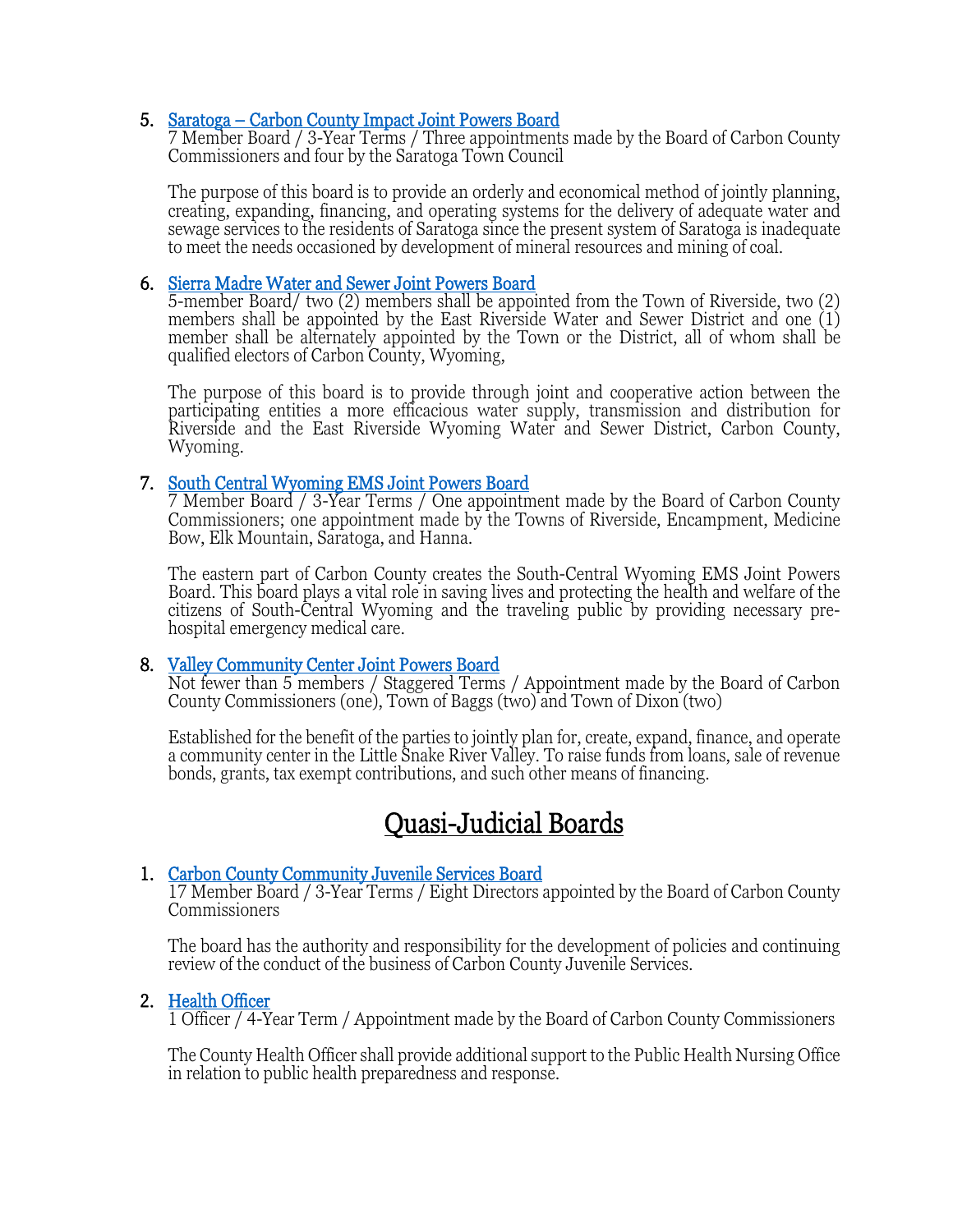3. [Planning and Zoning Commission 5 Member Board / 3-Year Terms](https://www.carbonwy.com/909/Planning-Zoning-Commission) / Appointments made by the Board of Carbon County Commissioners

The Planning and Zoning Commission makes recommendations to the Board of Carbon County Commissioners concerning the preparation of and amendments to the Carbon County Comprehensive Land Use Plan. The Commission reviews all land use proposals in accordance with State enabling law and the County Zoning Resolution and Subdivision Regulations. The Commission works to promote the goals, strategies and actions identified in the County Comprehensive Land Use Plan and works to increase public awareness, understanding and support of the role of the Planning and Zoning Commission.

4. <u>Urban Systems Committee</u><br>16 Member Board / Staggered Terms / Two appointments made by the Board of Carbon County Commissioners, a Commissioner Representative, the City Manager, the Director of Public Safety, the Director of Public Works, the Director of Community Development, the City Engineer, and 4 members of the public appointed by the Mayor with consent and approval of the City Council. Then 2 non-voting members from the Department of Transportation.

The Urban Systems Committee was established by the city on July 9, 1974, by cooperative agreement and is continued as a requirement of the Department of Transportation to obtain public input to determine the priority of certain street development and improvement projects. These projects are funded by the department with federal funding specifically allocated for urban centers.

# Recreation Boards<br>1. Recreation Board – Carbon County School District No. 1<br>9 Member Board / 5-Year Terms / Elected

"To improve the quality of life for residents of Carbon County School District #1 through recreation." The objective is to provide indoor and outdoor recreation opportunities throughout CCSD#1 which support and assist communities, nondiscriminatory nonprofit and governmental agencies and organizations. To qualify for funding, you must be within  $CCSD#1$ .

2. Recreation Board – Carbon County School District No. 2<br>5 Member Board / 5-Year Terms / Elected

The purpose of the Carbon County School District #2 Recreation Board (hereinafter "CCSD#2 RB") is to coordinate and provide recreational opportunities for the patrons of Carbon County School District #2.

Specific Interest - County Board<br>1. Carbon County Economic Development Corporation<br>15 Member Board / 3 Year Terms / Appointments made by the Board of Carbon County Economic Development Corporation

The corporation shall plan for and promote orderly economic development and promote cooperation and coordination among local governments and between levels of government to facilitate economic growth. The Corporation shall create substantial jobs in Carbon County.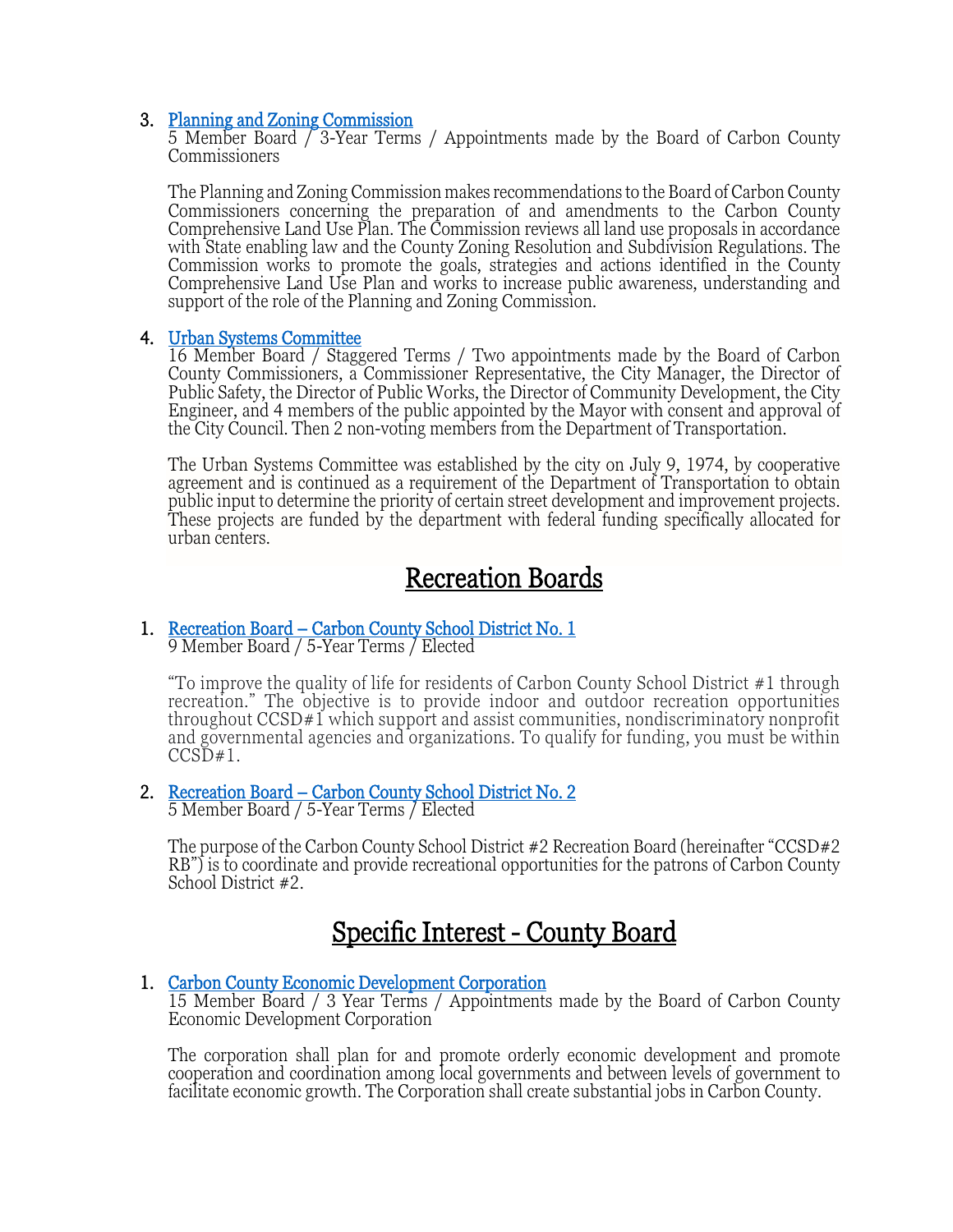2. Carbon County Visitors Council<br>
9 Member Board / 3-Year Terms / Appointments made by Rawlins City Council and Town<br>
Councils. One appointment made by the Board of County Commissioners

The purpose of the Board is to promote local travel and tourism within Carbon County and its municipalities and to receive and expend the revenues from the excise tax on lodging services.

3. Carbon County Fair Board<br>5 Member Board / 5-Year Terms / Appointments made by the Board of Carbon County **Commissioners** 

The purpose of the Carbon County Fair Board is to encourage, support and improve the Carbon County Fair and Rodeo and other events held at the fairgrounds.

4. Jeffrey Center Board<br>5 Member Board / 5-Year Terms / Appointments made by the Board of Carbon County **Commissioners** 

The purpose of the Charles W. Jeffrey, M.D. – Carbon County Memorial Center is to provide generally for capital improvement, repair and maintenance and operation of the community center building pursuant to the terms of the last will and testament of Charles W. Jeffrey, M.D.

3. Memorial Hospital of Carbon County Board<br>5 Member Board / 5-Year Terms / Appointments made by the Board of Carbon County Commissioners

The Board shall act as a single managing body for MHCC. It has the ultimate authority and responsibility for the overall operations and patient care within MHCC. The Board specifically reserves the authority to take and direct action that is appropriate with respect to any individual appointed to the Medical Staff or given clinical privileges at MHCC.

4. Museum Board<br>5 Member Board / 3-Year Terms / Appointments made by the Board of Carbon County Commissioners

This Board has the responsibility for the development of policies and continuing review of the conduct of business of the Carbon County Museum.

5. Predator Management Board<br>10 Member Board / 3-Year Terms / Elected (Except Sportsmen and At Large) / Appointments<br>for Sportsmen and At Large made by the Board of Carbon County Commissioners

Responsible for the development of policies, continuing review of the conduct of business, setting the mission and goals, and input on hiring and firing of employees. They have the<br>responsibility to work with and authority to sign contracts with agencies such as Wildlife Services, the Animal Damage Management Board, Wyoming Game and Fish, US Fish and Wildlife or any other entity deemed necessary to accomplish the goals. Exercise general supervision over the control of predatory animals and predacious birds that prey upon and destroy livestock, other domestic animals and wildlife.

6. [Public Library Board of Carbon County 5 Member Board / 3-Year Terms / A](https://www.carbonwy.com/912/Public-Library-Board-of-Carbon-County)ppointments made by the Board of Carbon County Commissioners